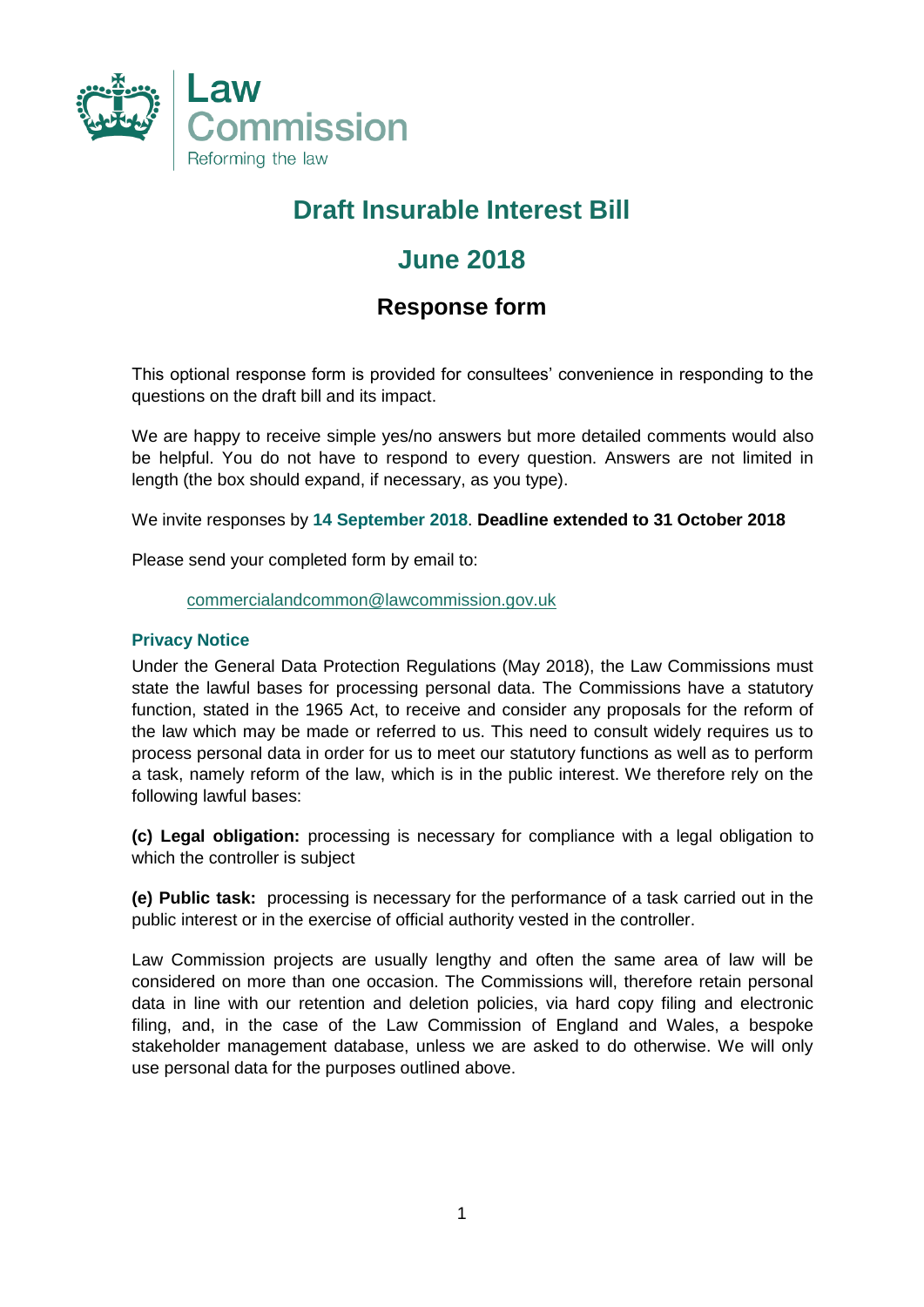#### **Freedom of information**

We may publish or disclose information you provide us in response to our papers, including personal information. For example, we may publish an extract of your response in our publications, or publish the response in its entirety. We may also share any responses received with Government. Additionally, we may be required to disclose the information, such as in accordance with the Freedom of Information Act 2000 and the Freedom of Information (Scotland) Act 2002. If you want information that you provide to be treated as confidential please contact us first, but we cannot give an assurance that confidentiality can be maintained in all circumstances. An automatic disclaimer generated by your IT system will not be regarded as binding on the Law Commissions. The Law Commissions will process your personal data in accordance with the General Data Protection Regulations, which came into force in May 2018.

Any concerns about the contents of this Privacy Notice can be directed to: [enquiries@lawcommission.gov.uk.](mailto:enquiries@lawcommission.gov.uk)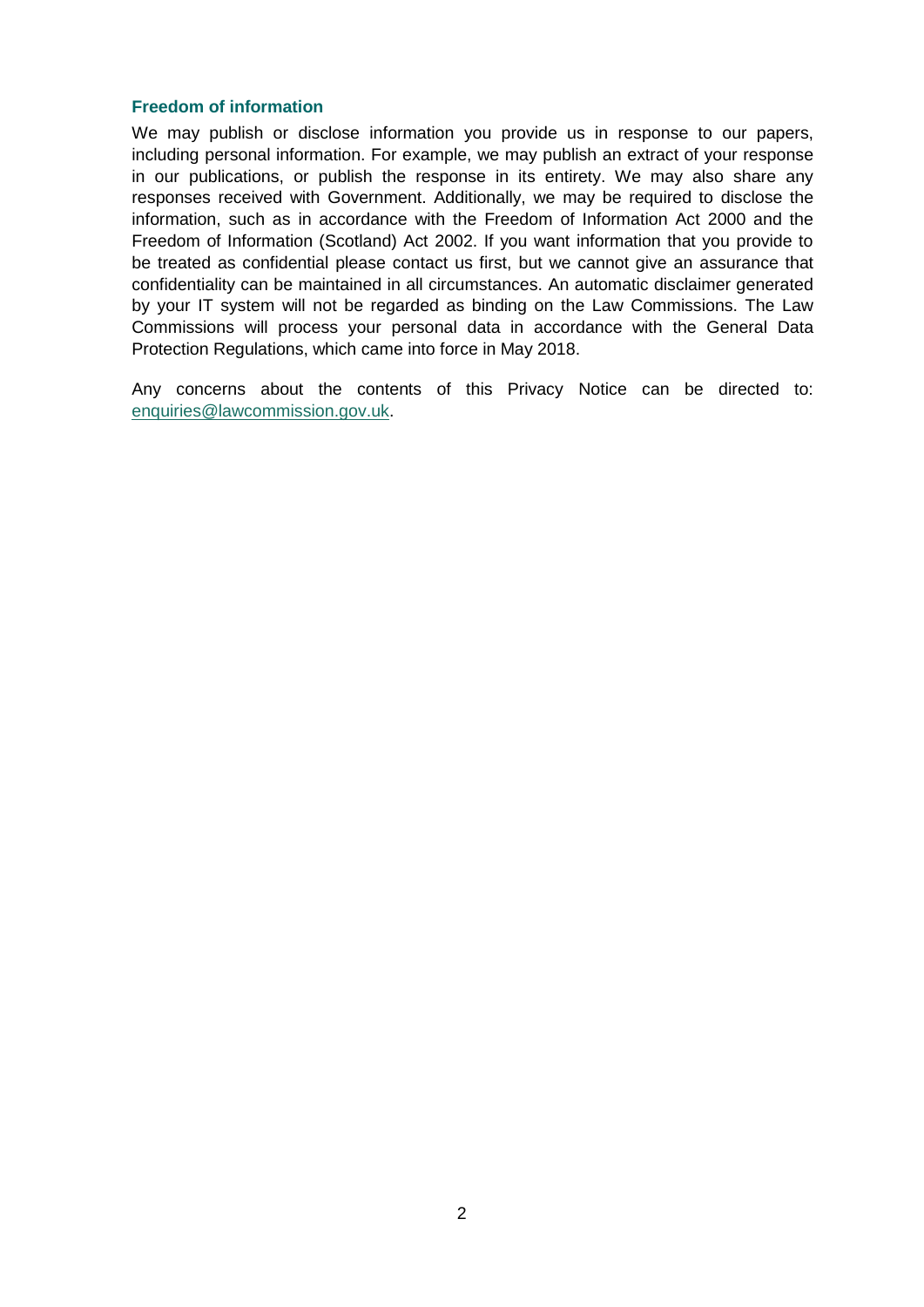# **How to complete this form**

Please **SAVE A COPY OF THIS DOCUMENT** before you begin to enter your responses. Once you have completed your response, please save the document and email it to [commercialandcommon@lawcommission. gov.uk.](mailto:bills_of_sale@lawcommission.gsi.gov.uk)

## **Your details**

| Name             | Natalie Darby, Head of Policy: Regulatory Issues and<br><b>Law Reform</b> |
|------------------|---------------------------------------------------------------------------|
| Organisation     | <b>The Bar Council</b>                                                    |
| Type of response |                                                                           |
|                  | Response on behalf of above named organisation                            |
| Email address    | NDarby@BarCouncil.org.uk                                                  |
| Telephone number | 020 7611 1311                                                             |

If you want information that you provide to be treated as confidential, please explain to us why you regard the information as confidential. As explained above, we will take full account of your explanation but cannot give an assurance that confidentiality can be maintained in all circumstances.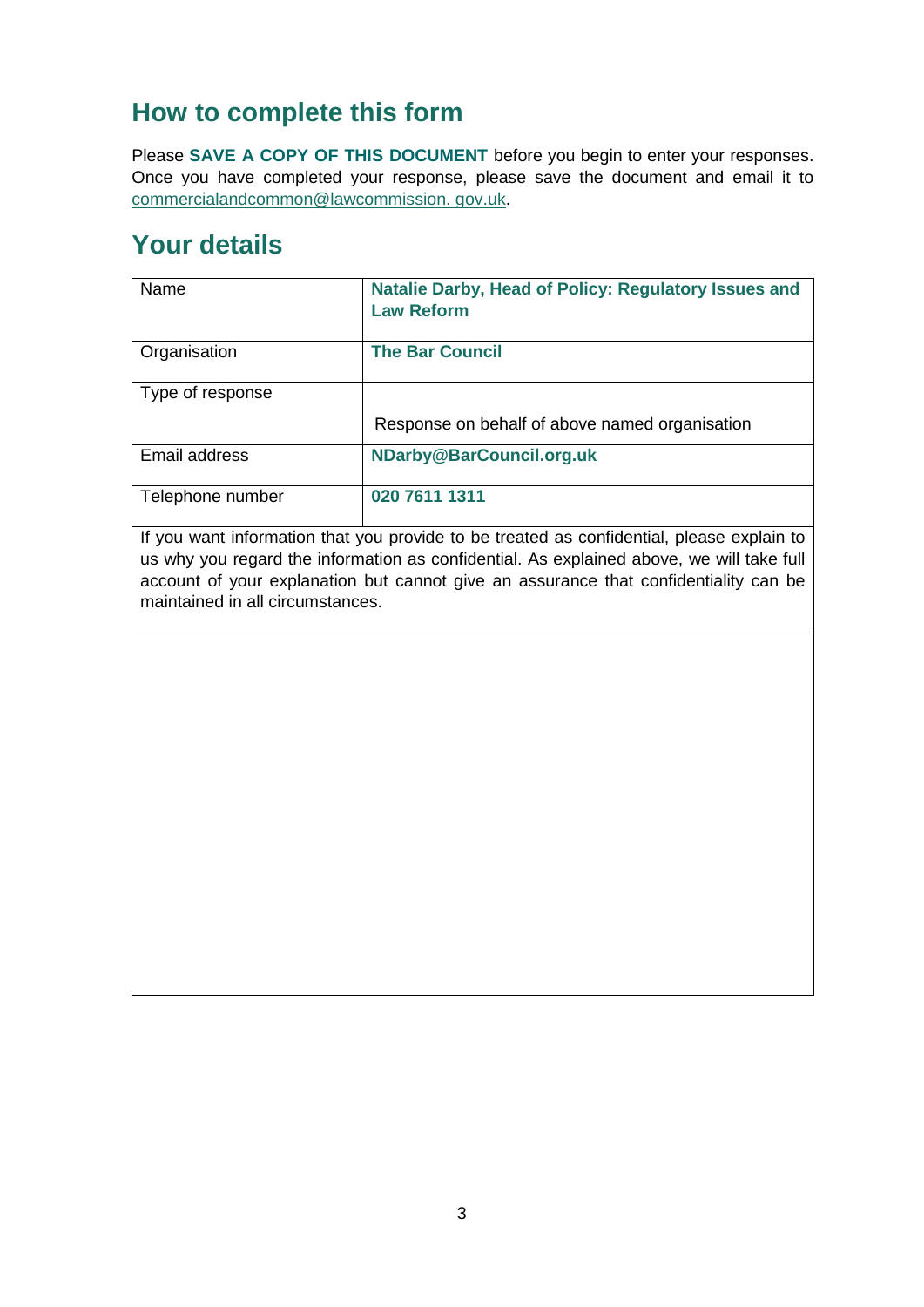# **Chapter 2: Explaining the draft Insurable Interest Bill**

**Q1** Do consultees have any further comments on clause 1 of the draft Bill (Definit

Yes No Other

**Yes: We consider that the definition of "a contract of life-related insurance" is very widely drawn. We are concerned that it could potentially be construed as covering liability insurance, such as employers liability insurance which may not have been the intention of the Law Commission.**

**Q2** Do consultees consider that the updated drafting in clause 2(3)(b) is sufficiently flexible to cover all relevant group schemes?

Yes No Other

| Yes, although we do not have particular expertise on group pension |  |
|--------------------------------------------------------------------|--|
| schemes.                                                           |  |

**Q3** Do consultees consider that it is useful to provide that the insured has an insurable interest where the policy is for the benefit of the life insured or their nominee?

| Yes | No | Other |
|-----|----|-------|
|-----|----|-------|

**No, we do not think it is useful to have this provision in clause 2(3)(b) as it is rather widely drawn and could lead to uncertainty. It is not necessary to have this as an example in a non-exhaustive list of circumstances where an insured has an insurable interest.**

**Q4W** Do consultees envisage a situation in which an insured should not have insurable interest in these circumstances, or where this clause could be abused?

| Yes | No | Other |
|-----|----|-------|
|     |    |       |

**We cannot envisage circumstances where an insured would not have such an insurable interest or where this could be abused.**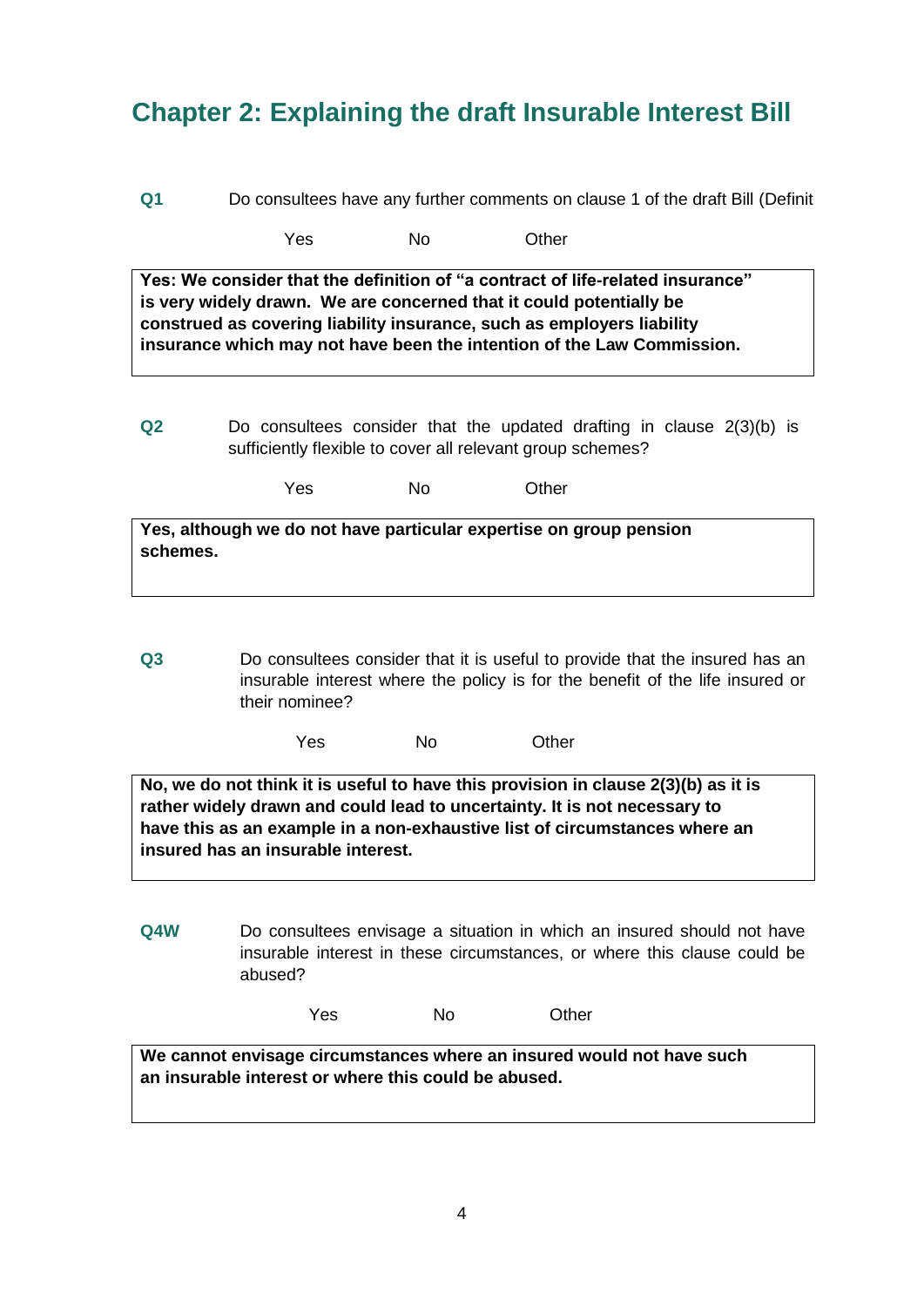**Q5** Do consultees consider that clause 2(4) is appropriately framed to cater for all the types of trust commonly used?

|                | Yes                                                                                                                         | Nο | Other                                                                           |  |
|----------------|-----------------------------------------------------------------------------------------------------------------------------|----|---------------------------------------------------------------------------------|--|
|                | Yes. We would suggest redrafting this clause so it reads<br>"in any circumstances where the settlor or trustee of the trust |    | has or would have had an insurable interest for the purposes of that contract." |  |
| Q <sub>6</sub> | law? If so, how?                                                                                                            |    | Do insurance contracts cater for "mid-term beneficiaries" under the current     |  |

| Yes | No | Other |
|-----|----|-------|
|     |    |       |

**We do not have sufficient expertise regarding this market to comment on this.**

**Q7** Do consultees agree that clause 2(5) caters adequately for "mid-term beneficiaries"?

| Yes | No | Other |
|-----|----|-------|
|     |    |       |

**We do not have sufficient expertise regarding this market to comment on this.**

**Q8** The words in brackets at the end of clause 2(5) are intended to cover lives not yet in existence, such as future grandchildren. Do consultees consider that those words are required?

Yes No Other

**It is probably not necessary to state "including individuals who are not not in existence at that time" but it may be appropriate for those words to remain so there is no doubt about this.**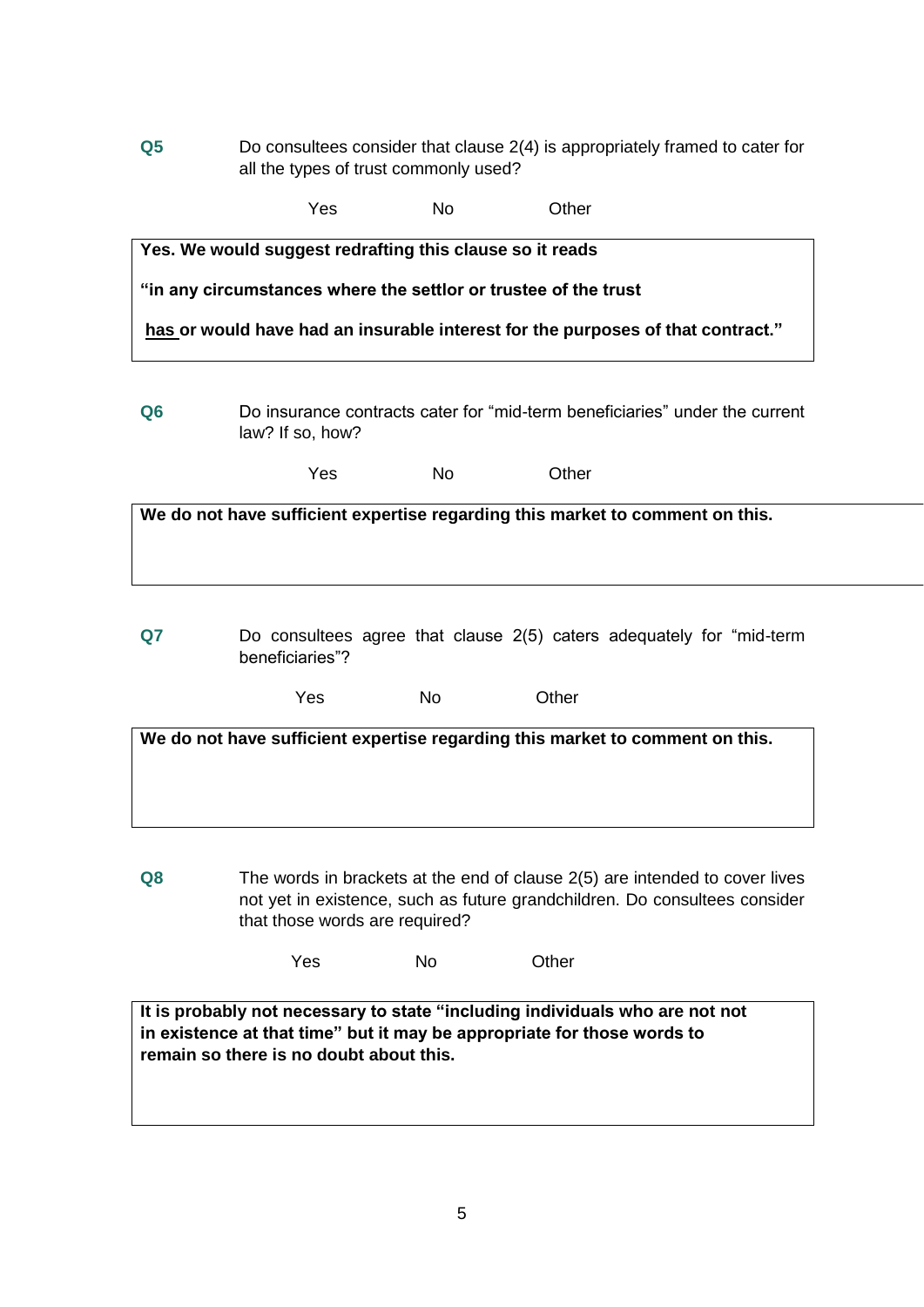**Q9** Do consultees think it is necessary to explicitly exclude marine insurance contracts, given that the draft Bill is now limited to life-related insurance contracts?

Yes No Other

**No. We do not think it is necessary to expressly exclude marine insurance contracts from the draft Bill.**

**Q10** Do consultees agree that it is necessary to retain section 1 and section 4 of the Life Assurance Act 1774 in order to cover non-life insurances to which that Act applies? Can consultees give any examples of insurances which would be caught?

Yes No Other

**Yes.** 

**We cannot give any examples of insurances which would be caught.**

### **Chapter 3: The impact of our proposals**

**Q11** Do consultees agree that our proposals for reform, as set out in the draft Bill, would make the insurance market work better?

Yes No Other

#### **Yes.**

**We would repeat our comments given in our response to the earlier draft of this Bill regarding the effect of an insured giving an untrue statement or misleading statement about the insurable interest in commercial insurance. We agree that this should make the contract void where the insured knows the statement is untrue or misleading or does not care whether or not the statement is true or misleading. In the present draft Bill the possibility of retention of premium by an insurer only applies to consumer insurance "except to the extent that it would be unfair to the insured for the insurer to retain the premiums". We would suggest that position should be the same for commercial insureds as is proposed for consumer insureds.**